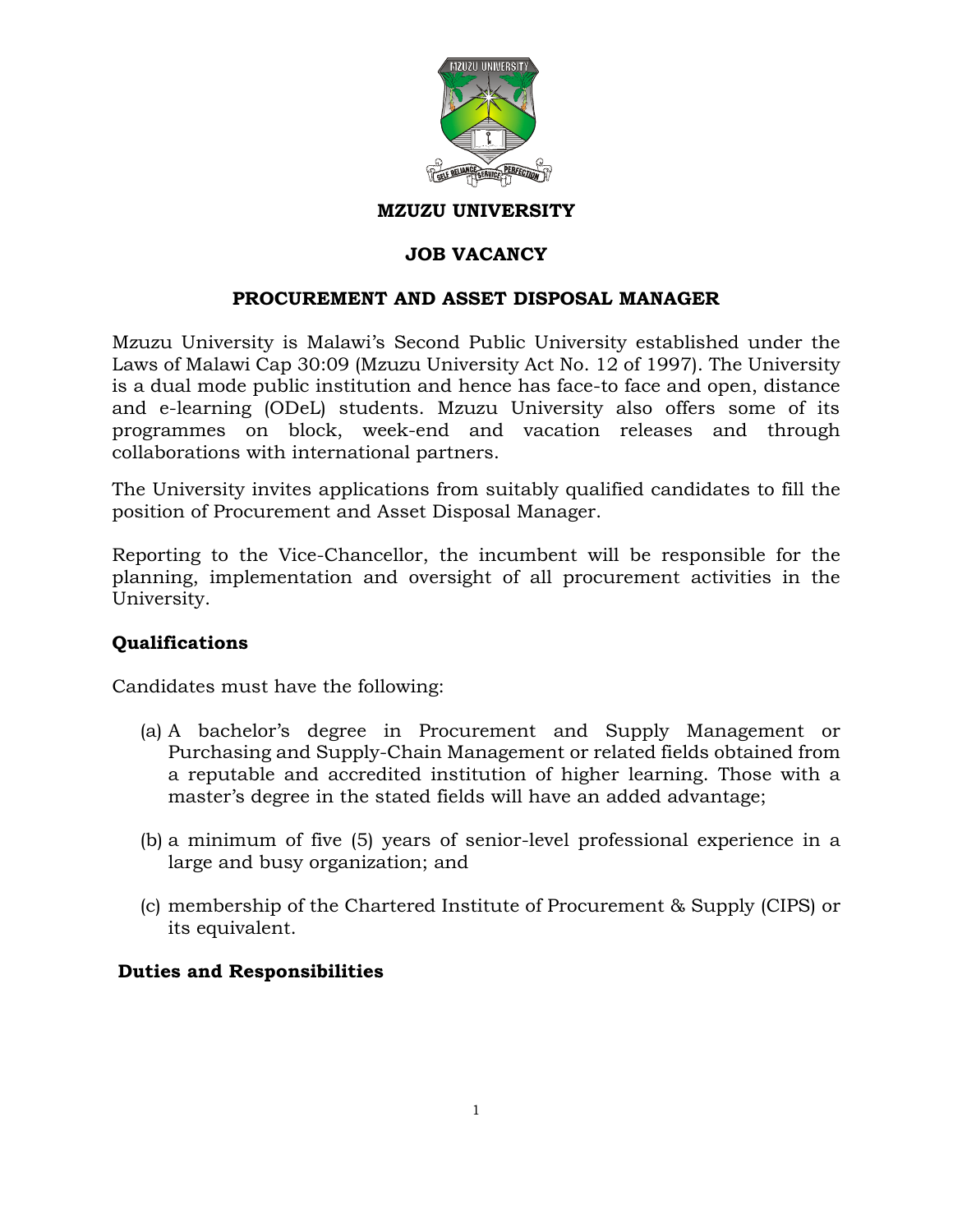#### **(a) Leadership in Procurement and Disposal of Assets**

- (i) Contributing to the development and implementation of procurement vision, strategy, policies, processes, and procedures to aid and improve operational performance;
- (ii) providing leadership and guidance in all aspects of procurement of goods, works, and services;
- (iii) preparing procurement plans through assessment of needs, corporate plans and budgets, corporate priorities and forecasts;
- (iv) preparing cost estimates, budgets, and forecasts for the Procurement Department and reporting on trends, variances, challenges, and risks;
- (v) managing and coordinating the procurement activities of the University in strict compliance with the Public Procurement and Disposal of Assets Act, the Regulations, and current best practice in the profession;
- (vi) positioning the Department of Procurement to become a reliable and proactive service provider for other departments of the University;
- (vii) setting and maintaining professional standards throughout each stage of the procurement cycle, from Needs Assessment, Bid Solicitation, Evaluation Awards, Contract Administration, Record Keeping and Supplier Appraisal;
- (viii) preparing and reviewing Bidding Documents and Bid Evaluation Reports for the acquisition of goods, works, and services;
- (ix) participating in the initiation and development of creative procurement processes including E-Procurement;
- (x) drafting procurement contracts for goods, works, and services, as well as managing contracts;
- (xi) developing and overseing the implementation of the fixed asset disposal;
- (xii) planning, organizing, and advertising all approved non-economical fixed assets identified for disposal to ensure accurate accounting records, transparency and competitiveness;
- (xiii) planning and executing fixed asset verification, investigating and reporting on variances, making necessary recommendations to resolve discrepancies, and updating the fixed asset disposal register; and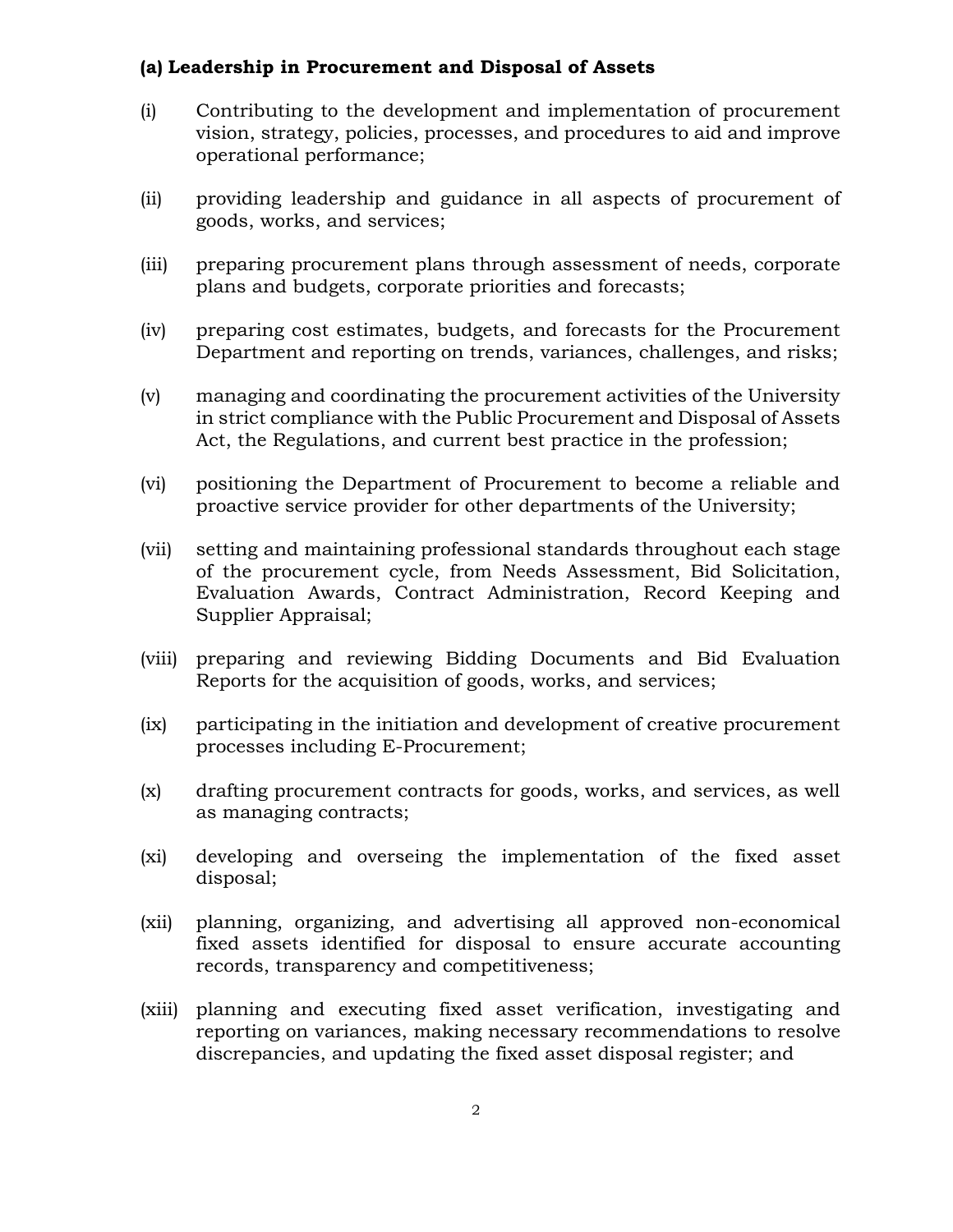(xiv) assessing the University's current fixed asset status, depreciation value, and projected investment goals;

# **(b) Networking**

- (xv) Continuously engaging with state agencies and professional bodies on all matters related to procurement; and
- (xvi) providing objective expert advice on procurement policy practices to Management and the Internal Procurement and Disposal of Assets Committee (IPDC).

# **(c) Team Leadership**

- (xvii) Set departmental objectives/KPIs and review and assess the ongoing performance.
- (xviii) Supervise, coach, and develop staff to meet agreed objectives and deliver best-practice results, added value, and continuous improvements;
- (xix) ensuring fulfillment of performance levels as provided in the Customer Service Charter;
- (xx) providing secretarial services to the IPDC, as well as being the link between the University and the Public Procurement and Disposal of Assets Authority (PPDA); and
- (xxi) any other reasonable duties as assigned by Management.

### **Desired Attributes and Competencies**

- (i) Good strategic logical thinking skills;
- (ii) demonstrable ability to work under pressure and beyond stipulated working-hours;
- (iii) successful delivery of high quality supplies and savings to reinvest in our student and campus procurements;
- (iv) commercially and financially aware with experience of managing budgets;
- (v) ability to build trustworthy relationships with clients and suppliers;
- (vi) good knowledge of procurement's key drivers and key success factors;